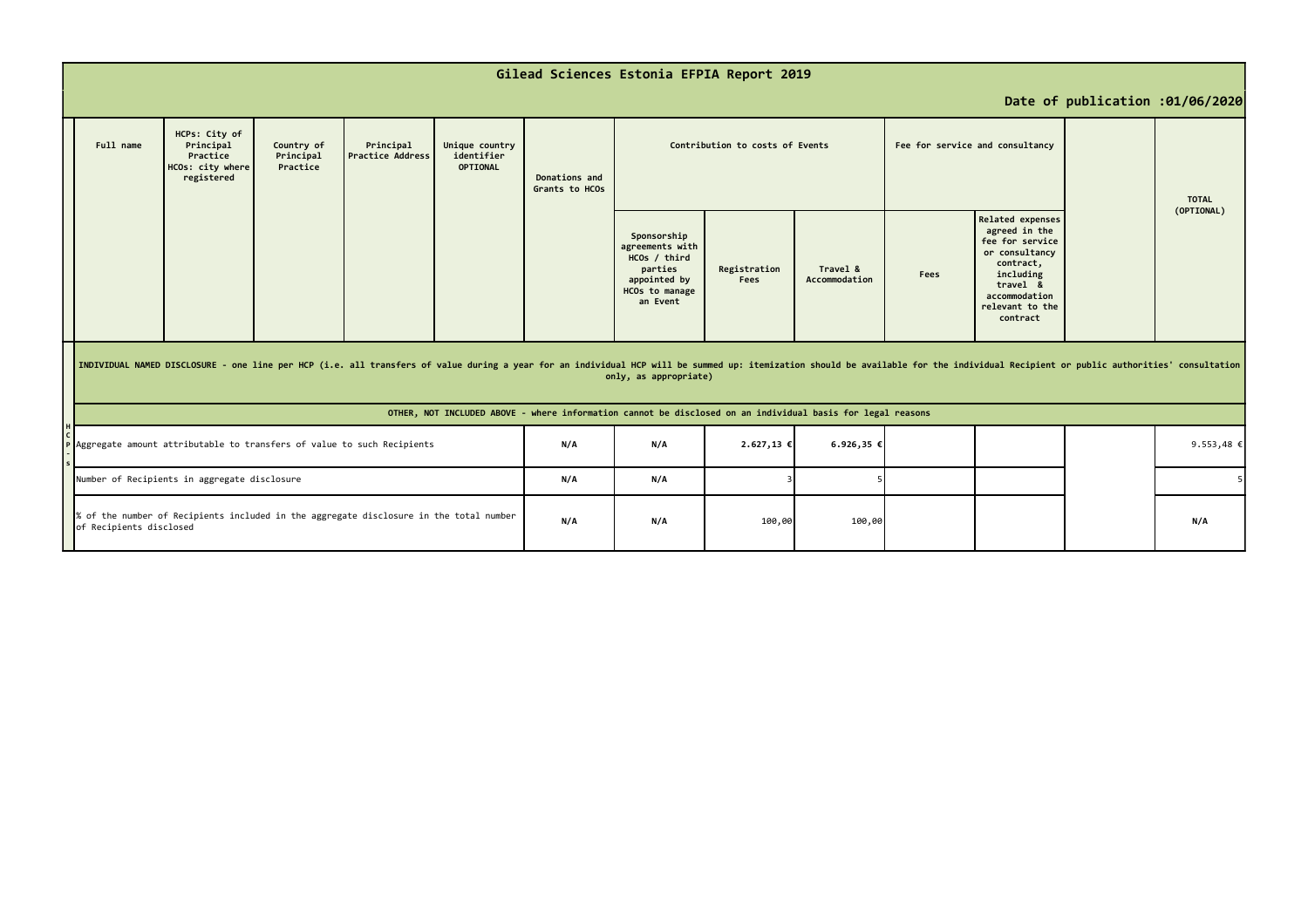|                                                                                                                                                                                                                                                         | Full name                                    | HCPs: City of<br>Principal<br>Practice<br>HCOs: city where<br>registered | Country of<br>Principal<br>Practice | Principal<br><b>Practice Address</b>                                   | Unique country<br>identifier<br><b>OPTIONAL</b> | Donations and<br>Grants to HCOs | Contribution to costs of Events                                                                         |                      |                           |      | Fee for service and consultancy                                                                                                                                     |     | <b>TOTAL</b> |
|---------------------------------------------------------------------------------------------------------------------------------------------------------------------------------------------------------------------------------------------------------|----------------------------------------------|--------------------------------------------------------------------------|-------------------------------------|------------------------------------------------------------------------|-------------------------------------------------|---------------------------------|---------------------------------------------------------------------------------------------------------|----------------------|---------------------------|------|---------------------------------------------------------------------------------------------------------------------------------------------------------------------|-----|--------------|
|                                                                                                                                                                                                                                                         |                                              |                                                                          |                                     |                                                                        |                                                 |                                 | Sponsorship<br>agreements with<br>HCOs / third<br>parties<br>appointed by<br>HCOs to manage<br>an Event | Registration<br>Fees | Travel &<br>Accommodation | Fees | <b>Related expenses</b><br>agreed in the<br>fee for service<br>or consultancy<br>contract,<br>including<br>travel &<br>accommodation<br>relevant to the<br>contract |     | (OPTIONAL)   |
| INDIVIDUAL NAMED DISCLOSURE - one line per HCO (i.e. all transfers of value during a year for an individual HCO will be summed up: itemization should be available for the individual Recipient or public authorities' consult<br>only, as appropriate) |                                              |                                                                          |                                     |                                                                        |                                                 |                                 |                                                                                                         |                      |                           |      |                                                                                                                                                                     |     |              |
|                                                                                                                                                                                                                                                         | Eesti<br>Gastroenteroloog Tartu<br>ide Selts |                                                                          | Estonia                             | Puusepa 6                                                              |                                                 |                                 | 3.500,00 €                                                                                              |                      |                           |      |                                                                                                                                                                     |     | 3.500,00 €   |
| OTHER, NOT INCLUDED ABOVE - where information cannot be disclosed on an individual basis for legal reasons                                                                                                                                              |                                              |                                                                          |                                     |                                                                        |                                                 |                                 |                                                                                                         |                      |                           |      |                                                                                                                                                                     |     |              |
|                                                                                                                                                                                                                                                         |                                              |                                                                          |                                     | Aggregate amount attributable to transfers of value to such Recipients |                                                 |                                 |                                                                                                         |                      |                           |      |                                                                                                                                                                     |     |              |
|                                                                                                                                                                                                                                                         | Number of Recipients in aggregate disclosure |                                                                          |                                     |                                                                        |                                                 |                                 |                                                                                                         |                      |                           |      |                                                                                                                                                                     |     |              |
| % of the number of Recipients included in the aggregate disclosure in the total number<br>of Recipients disclosed                                                                                                                                       |                                              |                                                                          |                                     |                                                                        |                                                 |                                 |                                                                                                         |                      |                           |      |                                                                                                                                                                     | N/A |              |